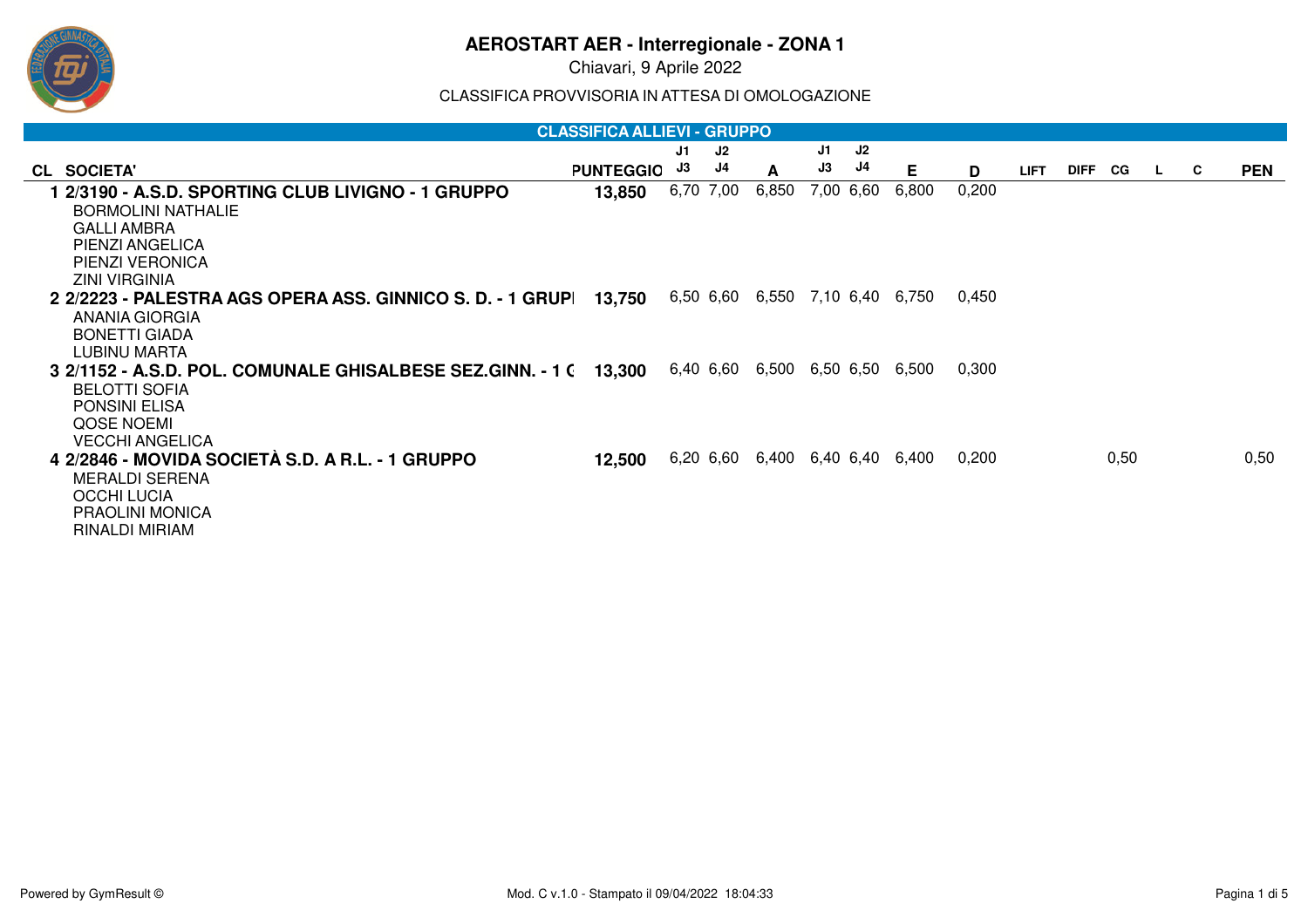

Chiavari, 9 Aprile 2022

CLASSIFICA PROVVISORIA IN ATTESA DI OMOLOGAZIONE

|                                                                                                  | <b>CLASSIFICA JUNIOR A - GRUPPO</b> |    |           |                  |           |    |                                 |       |             |         |              |   |            |
|--------------------------------------------------------------------------------------------------|-------------------------------------|----|-----------|------------------|-----------|----|---------------------------------|-------|-------------|---------|--------------|---|------------|
|                                                                                                  |                                     | J1 | J2        |                  | J1        | J2 |                                 |       |             |         |              |   |            |
| CL SOCIETA'                                                                                      | <b>PUNTEGGIO</b>                    | J3 | J4        | $\boldsymbol{A}$ | J3        | J4 | E.                              | D     | <b>LIFT</b> | DIFF CG | $\mathbf{L}$ | C | <b>PEN</b> |
| 1 5/2126 - A.S.D. AEROBICA ENTELLA - 1 GRUPPO                                                    | 15,950                              |    | 7,60 7,60 | 7,600            | 7,90 7,70 |    | 7,800                           | 0,550 |             |         |              |   |            |
| <b>BIASOTTI MATILDE</b>                                                                          |                                     |    |           |                  |           |    |                                 |       |             |         |              |   |            |
| <b>BLANDINO ALICE</b>                                                                            |                                     |    |           |                  |           |    |                                 |       |             |         |              |   |            |
| <b>CUROTTO GIULIA</b>                                                                            |                                     |    |           |                  |           |    |                                 |       |             |         |              |   |            |
| <b>STOCCHI SYRIA</b>                                                                             |                                     |    |           |                  |           |    |                                 |       |             |         |              |   |            |
| 2 2/646 - A.S.D. GINNASTICA TRITIUM - 2 GRUPPO                                                   | 15,900                              |    |           |                  |           |    | 7,50 7,40 7,450 7,60 8,30 7,950 | 0,500 |             |         |              |   |            |
| <b>BEJINARU GIULIA MELISSA</b>                                                                   |                                     |    |           |                  |           |    |                                 |       |             |         |              |   |            |
| <b>CAMPANA COZ GIANNA</b>                                                                        |                                     |    |           |                  |           |    |                                 |       |             |         |              |   |            |
| <b>FILIPPI GIADA</b><br>LUNATI LARA                                                              |                                     |    |           |                  |           |    |                                 |       |             |         |              |   |            |
| <b>SIGNORELLI GRETA</b>                                                                          |                                     |    |           |                  |           |    |                                 |       |             |         |              |   |            |
| 3 2/646 - A.S.D. GINNASTICA TRITIUM - 1 GRUPPO                                                   | 15.850                              |    |           |                  |           |    | 7,10 7,30 7,200 8,00 8,40 8,200 | 0,450 |             |         |              |   |            |
| <b>ALLIERI LISA</b>                                                                              |                                     |    |           |                  |           |    |                                 |       |             |         |              |   |            |
| <b>BERTOLA ASIA</b>                                                                              |                                     |    |           |                  |           |    |                                 |       |             |         |              |   |            |
| <b>CHIGNOLI MARIA</b>                                                                            |                                     |    |           |                  |           |    |                                 |       |             |         |              |   |            |
| NOZZA GIOIA                                                                                      |                                     |    |           |                  |           |    |                                 |       |             |         |              |   |            |
| 4 5/2126 - A.S.D. AEROBICA ENTELLA - 2 GRUPPO                                                    | 15,650                              |    |           |                  |           |    | 7,40 7,70 7,550 7,20 7,90 7,550 | 0.550 |             |         |              |   |            |
| <b>BECCARINI CHIARA</b>                                                                          |                                     |    |           |                  |           |    |                                 |       |             |         |              |   |            |
| <b>GJOKAJ ELISA</b>                                                                              |                                     |    |           |                  |           |    |                                 |       |             |         |              |   |            |
| <b>MARINO NICOLE</b>                                                                             |                                     |    |           |                  |           |    |                                 |       |             |         |              |   |            |
| 5 2/2846 - MOVIDA SOCIETÀ S.D. A R.L. - 3 GRUPPO                                                 | 15,050                              |    |           |                  |           |    | 7,00 7,00 7,000 7,40 7,80 7,600 | 0.450 |             |         |              |   |            |
| <b>BALATTI GLORIA</b>                                                                            |                                     |    |           |                  |           |    |                                 |       |             |         |              |   |            |
| <b>COMPAGNONI SARA</b>                                                                           |                                     |    |           |                  |           |    |                                 |       |             |         |              |   |            |
| DE ZOLT LISABETTA ILARIA                                                                         |                                     |    |           |                  |           |    |                                 |       |             |         |              |   |            |
| PRAOLINI STEFANIA                                                                                |                                     |    |           |                  |           |    |                                 |       |             |         |              |   |            |
| 6 2/2223 - PALESTRA AGS OPERA ASS. GINNICO S. D. - 2 GRUP 15,050 6,90 7,50 7,200 7,40 7,50 7,450 |                                     |    |           |                  |           |    |                                 | 0,400 |             |         |              |   |            |
| <b>BAGIOLO EMMA</b>                                                                              |                                     |    |           |                  |           |    |                                 |       |             |         |              |   |            |
| <b>BARONI FRANCESCA</b>                                                                          |                                     |    |           |                  |           |    |                                 |       |             |         |              |   |            |
| <b>IERVOLINO ALICE</b><br><b>IOLLO SOFIA</b>                                                     |                                     |    |           |                  |           |    |                                 |       |             |         |              |   |            |
| 7 2/3520 - GARDACADEMY - A.S.D. - 1 GRUPPO                                                       | 14,600                              |    |           |                  |           |    | 6,70 6,60 6,650 7,10 8,10 7,600 | 0,350 |             |         |              |   |            |
| <b>ANGHINONI ANNA</b>                                                                            |                                     |    |           |                  |           |    |                                 |       |             |         |              |   |            |
| <b>CAMPAGNOLI MARTINA</b>                                                                        |                                     |    |           |                  |           |    |                                 |       |             |         |              |   |            |
| <b>ROSSI GIADA</b>                                                                               |                                     |    |           |                  |           |    |                                 |       |             |         |              |   |            |
|                                                                                                  |                                     |    |           |                  |           |    |                                 |       |             |         |              |   |            |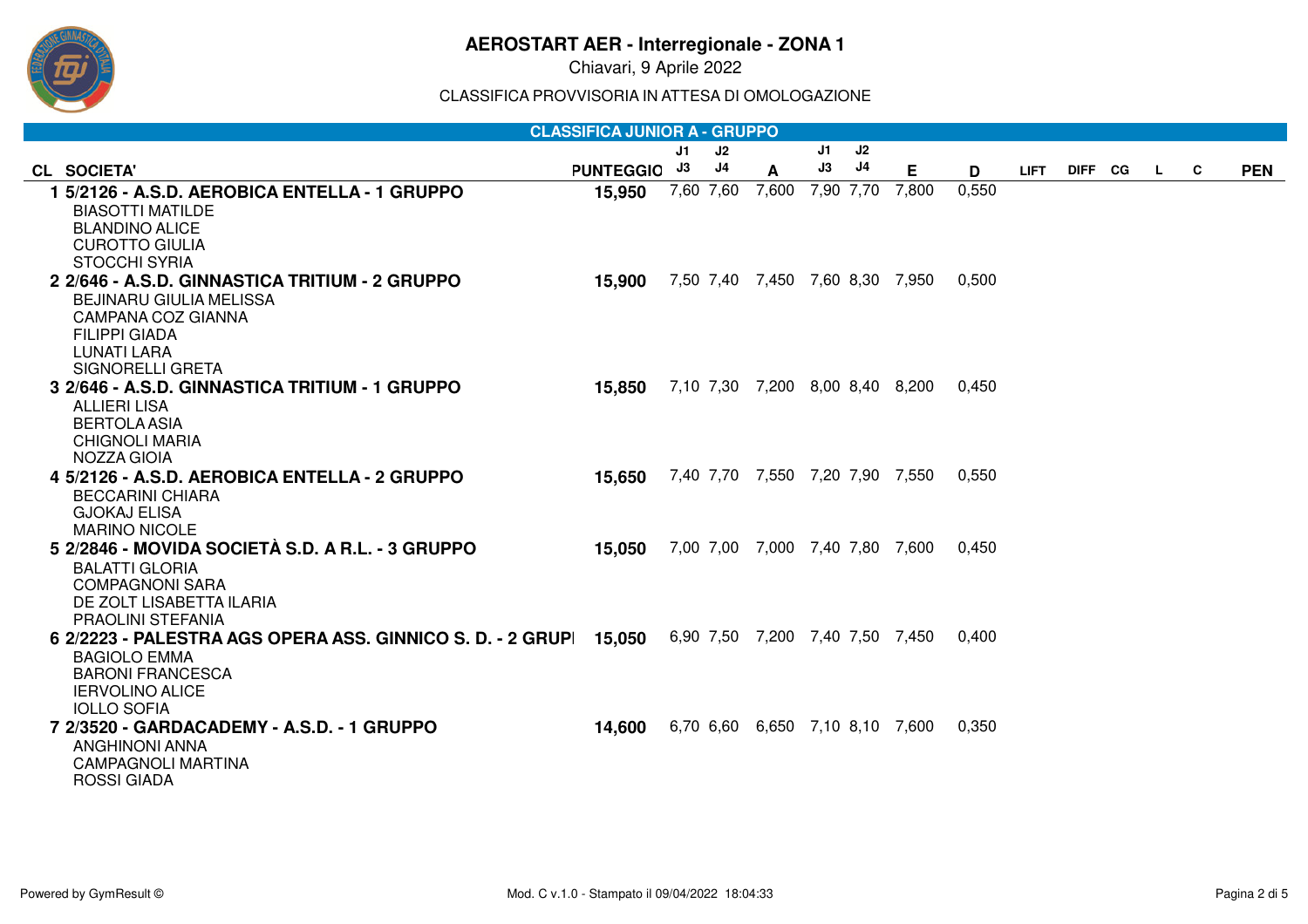

Chiavari, 9 Aprile 2022

CLASSIFICA PROVVISORIA IN ATTESA DI OMOLOGAZIONE

|                                                                                                                                                                                     | <b>CLASSIFICA JUNIOR A - GRUPPO</b> |           |           |                                 |    |           |       |       |             |         |      |              |    |            |
|-------------------------------------------------------------------------------------------------------------------------------------------------------------------------------------|-------------------------------------|-----------|-----------|---------------------------------|----|-----------|-------|-------|-------------|---------|------|--------------|----|------------|
|                                                                                                                                                                                     |                                     | J1        | J2        |                                 | J1 | J2        |       |       |             |         |      |              |    |            |
| CL SOCIETA'                                                                                                                                                                         | <b>PUNTEGGIO</b>                    | J3        | J4        | A                               | J3 | J4        | Е     | D     | <b>LIFT</b> | DIFF CG |      | $\mathbf{L}$ | C. | <b>PEN</b> |
| 8 1/2139 - S. S. D. CH4 SPORTING CLUB SRL - 1 GRUPPO<br><b>BANAUDI CHIARA</b><br><b>CAPELLO SILVIA</b><br><b>GORIA DAVIDE</b><br>MASENGA ISABELLA ARON                              | 14,000                              | 6,20 6,50 |           | 6,350                           |    | 6,90 8,00 | 7,450 | 0,200 |             |         |      |              |    |            |
| PAVAN ALESSIA ELEONORA<br>9 1/2139 - S. S. D. CH4 SPORTING CLUB SRL - 3 GRUPPO<br><b>CUSMAI ELISA</b><br><b>HERRANZ BARRIO BEATRICE</b><br>RONCO FRANCESCA                          | 13,800                              |           | 6,90 6,40 | 6,650                           |    | 7,00 6,90 | 6,950 | 0,200 |             |         |      |              |    |            |
| 10 2/2846 - MOVIDA SOCIETÀ S.D. A R.L. - 2 GRUPPO<br><b>BERTOLINA GIORGIA</b><br><b>COLA MARTINA</b><br><b>MARTINELLI GIULIA</b><br><b>TRABUCCHI VITTORIA</b><br><b>ZEN ARIANNA</b> | 13,800                              |           |           | 6,80 6,40 6,600 6,50 7,30 6,900 |    |           |       | 0,300 |             |         |      |              |    |            |
| 11 1/2155 - A.S.D. OXALIS - 1 GRUPPO<br><b>CARNEVALE BIANCA</b><br><b>COCCO ERICA</b><br>MORO VALENTINA MARIA CHIARA                                                                | 11,150                              |           |           | 6,20 5,50 5,850 5,50 5,00       |    |           | 5,250 | 0,250 |             |         | 0,20 |              |    | 0,20       |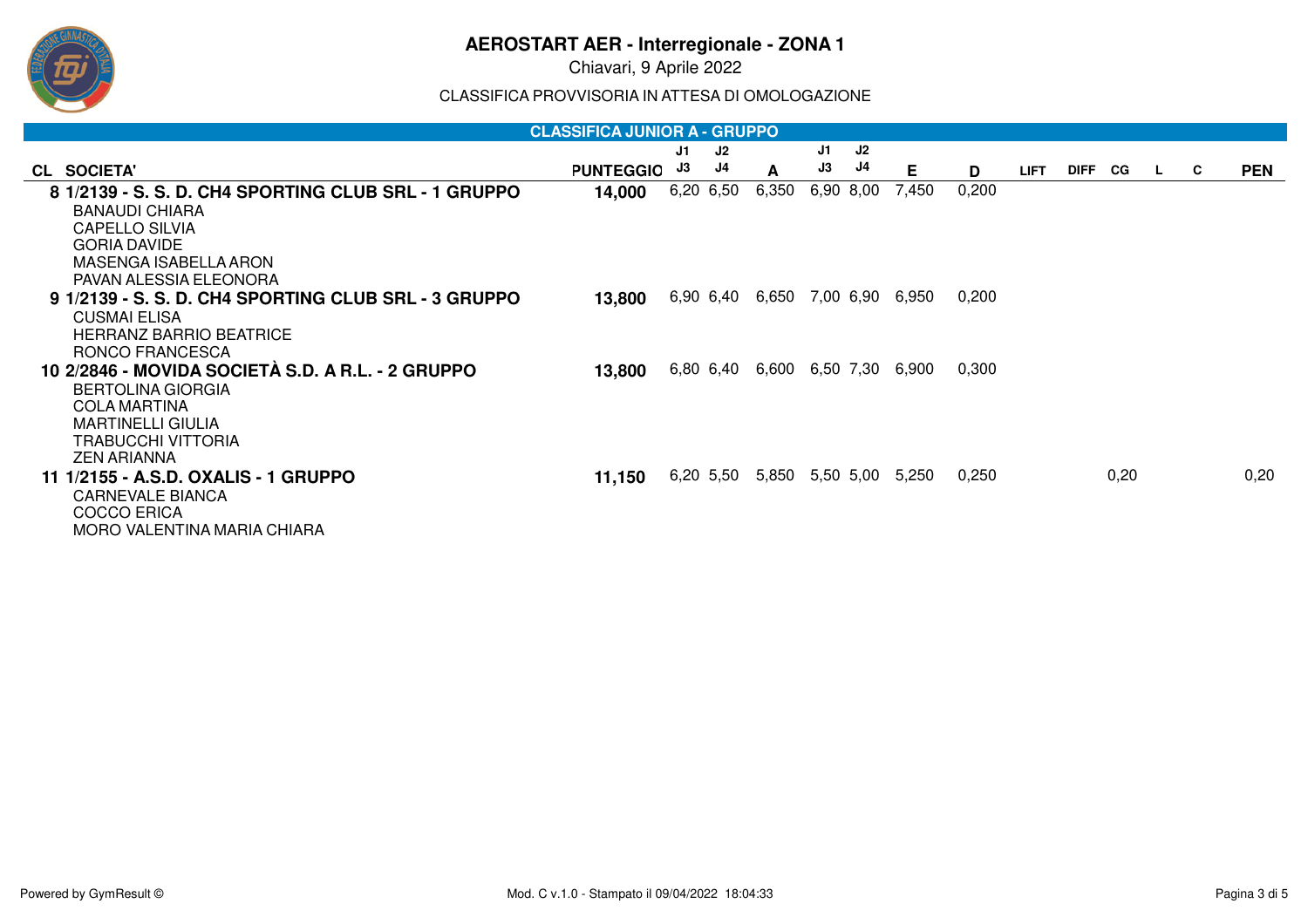

Chiavari, 9 Aprile 2022

CLASSIFICA PROVVISORIA IN ATTESA DI OMOLOGAZIONE

|                                                                                                   | <b>CLASSIFICA JUNIOR B - GRUPPO</b> |           |    |                                 |     |                |       |       |             |         |    |   |            |
|---------------------------------------------------------------------------------------------------|-------------------------------------|-----------|----|---------------------------------|-----|----------------|-------|-------|-------------|---------|----|---|------------|
|                                                                                                   |                                     | J1.       | J2 |                                 | J1. | J2             |       |       |             |         |    |   |            |
| CL SOCIETA'                                                                                       | <b>PUNTEGGIO</b>                    | J3        | J4 | A                               | J3  | J <sub>4</sub> | Е     | D     | <b>LIFT</b> | DIFF CG | L. | C | <b>PEN</b> |
| 1 2/3205 - ASD AEROBIC FUSION - 1 GRUPPO                                                          | 14,400                              | 6,80 7,30 |    | 7,050 6,50 7,50                 |     |                | 7,000 | 0.350 |             |         |    |   |            |
| <b>ATTIMIS VITTORIA</b>                                                                           |                                     |           |    |                                 |     |                |       |       |             |         |    |   |            |
| <b>BORSANI MARGHERITA</b>                                                                         |                                     |           |    |                                 |     |                |       |       |             |         |    |   |            |
| <b>LURAGHI ROBERTA</b><br><b>SELVAGGINI EMMA GIULIA</b>                                           |                                     |           |    |                                 |     |                |       |       |             |         |    |   |            |
| 2 3/2142 - A.S.D. G.S. SAMBUGHE - 1 GRUPPO                                                        | 14,350                              |           |    | 6,30 6,50 6,400 7,20 7,40 7,300 |     |                |       | 0,650 |             |         |    |   |            |
| <b>BRAZZALE ELISA</b>                                                                             |                                     |           |    |                                 |     |                |       |       |             |         |    |   |            |
| <b>CAUDURO VERA</b>                                                                               |                                     |           |    |                                 |     |                |       |       |             |         |    |   |            |
| <b>FAVARO ALICE</b>                                                                               |                                     |           |    |                                 |     |                |       |       |             |         |    |   |            |
| 3 2/1152 - A.S.D. POL. COMUNALE GHISALBESE SEZ.GINN. - 4 ( 14,150 6,50 6,70 6,600 6,60 7,30 6,950 |                                     |           |    |                                 |     |                |       | 0.600 |             |         |    |   |            |
| DI MAURO SILVIA                                                                                   |                                     |           |    |                                 |     |                |       |       |             |         |    |   |            |
| <b>FACCHETTI AURORA</b>                                                                           |                                     |           |    |                                 |     |                |       |       |             |         |    |   |            |
| <b>FITTIPALDI GAIA</b>                                                                            |                                     |           |    |                                 |     |                |       |       |             |         |    |   |            |
| <b>GERVASONI ILARIA</b><br><b>PAVONI ALICE</b>                                                    |                                     |           |    |                                 |     |                |       |       |             |         |    |   |            |
| 4 1/404 - A.S.D. A.S.GINNASTICA VALENTIA - 1 GRUPPO                                               | 14,150                              |           |    | 6,60 7,00 6,800 6,40 7,00 6,700 |     |                |       | 0,650 |             |         |    |   |            |
| <b>BONANNO MARTINA</b>                                                                            |                                     |           |    |                                 |     |                |       |       |             |         |    |   |            |
| <b>BRUNO MARTINA</b>                                                                              |                                     |           |    |                                 |     |                |       |       |             |         |    |   |            |
| <b>IERARDI ELETTRA</b>                                                                            |                                     |           |    |                                 |     |                |       |       |             |         |    |   |            |
| <b>LOMBARDI CECILIA</b>                                                                           |                                     |           |    |                                 |     |                |       |       |             |         |    |   |            |
| 5 1/2139 - S. S. D. CH4 SPORTING CLUB SRL - 2 GRUPPO                                              | 14,050                              |           |    | 6,50 6,90 6,700 6,90 7,20 7,050 |     |                |       | 0.300 |             |         |    |   |            |
| <b>BANAUDI IRENE</b>                                                                              |                                     |           |    |                                 |     |                |       |       |             |         |    |   |            |
| <b>BINELLO CAMILLA</b><br>DECASTRO CLOTILDE VALENTINA MARIA                                       |                                     |           |    |                                 |     |                |       |       |             |         |    |   |            |
| <b>MASENGA ALICE</b>                                                                              |                                     |           |    |                                 |     |                |       |       |             |         |    |   |            |
| 6 2/1152 - A.S.D. POL. COMUNALE GHISALBESE SEZ.GINN. - 2 ( 13,450 6,40 6,90 6,650 6,20 6,40 6,300 |                                     |           |    |                                 |     |                |       | 0.500 |             |         |    |   |            |
| <b>CARRARA CAMILLA</b>                                                                            |                                     |           |    |                                 |     |                |       |       |             |         |    |   |            |
| PALUMBO MATILDE                                                                                   |                                     |           |    |                                 |     |                |       |       |             |         |    |   |            |
| PASQUALE RACHELE                                                                                  |                                     |           |    |                                 |     |                |       |       |             |         |    |   |            |
| 7 1/2139 - S. S. D. CH4 SPORTING CLUB SRL - 4 GRUPPO                                              | 13,100                              |           |    | 6,50 6,60 6,550 6,30 6,50 6,400 |     |                |       | 0,150 |             |         |    |   |            |
| <b>CAUDA GAIA</b>                                                                                 |                                     |           |    |                                 |     |                |       |       |             |         |    |   |            |
| <b>CUSMAI BEATRICE</b><br><b>IMPERATO CHIARA</b>                                                  |                                     |           |    |                                 |     |                |       |       |             |         |    |   |            |
| PIREDDA LETIZIA                                                                                   |                                     |           |    |                                 |     |                |       |       |             |         |    |   |            |
| <b>SCHILLACI GAIA</b>                                                                             |                                     |           |    |                                 |     |                |       |       |             |         |    |   |            |
|                                                                                                   |                                     |           |    |                                 |     |                |       |       |             |         |    |   |            |